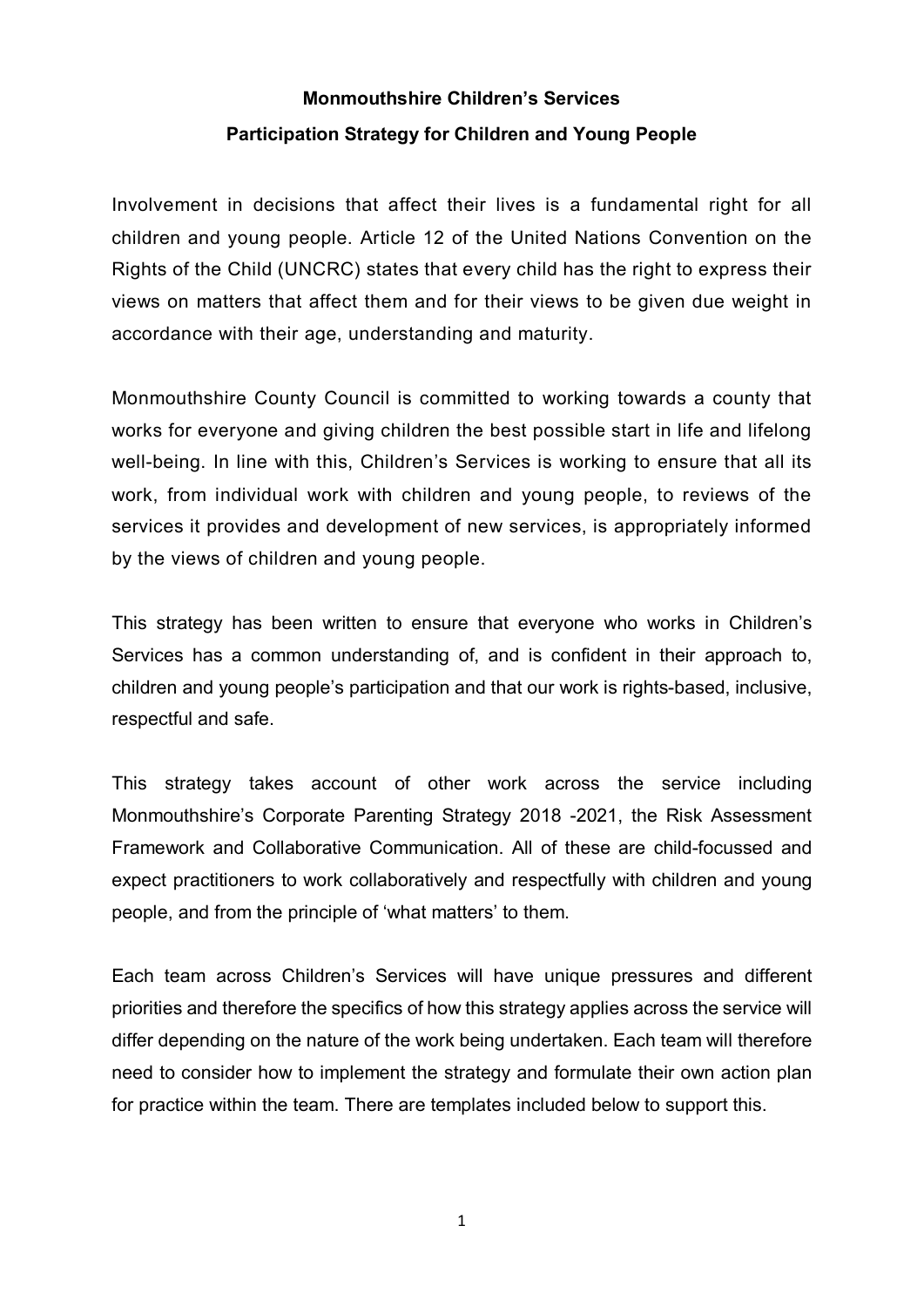#### **What we are hoping to achieve**

Monmouthshire Children's Services aims to:

- Place the child/young person at the centre of everything we do
- Learn from children and young people about what matters to them, their thoughts, hopes, needs and views about their lives, the services they receive and the barriers they experience
- Use this information to make the best decisions we can for and with children and young people, and strive to continuously improve what we do and how we work.

This strategy sets out how Children's Services will embed its commitment to Children's Rights and participation and work to ensure that children and young people have the opportunity to have their voices heard and are involved in decisions that affect them. This includes the design, development and commissioning of services, and planning, delivering and reviewing the services which children and young people receive.

#### **What is Participation?**

Participation is about involving children and young people in making decisions, planning and reviewing any action that might affect them. Participation is not an event; it is a process of listening to children and young people and encouraging them to contribute their views and ideas about what should happen. This might be in relation to a specific issue, a service they receive or about the development of new services. Then it is about acting on their contributions in a meaningful way. Participation does not mean that children and young people will necessarily get everything they ask for. However, it does mean that they should be able to see how their views have been taken into account. The outcome of any decision-making process will always be a balance between the wishes and feelings of all those involved; risks, needs, what is possible and ultimately the best interests of the child or young person.

Children's Services makes decisions that affect children and young people all the time. Not only decisions about individual children and young people, but also the services we develop and the policies and procedures we write that inform how we work. To become truly rights-based we need to find ways of actively involving seeking the views and involvement of wider groups of children and young people and use what we find out to shape what we do and how we do it, so that we better meet their needs.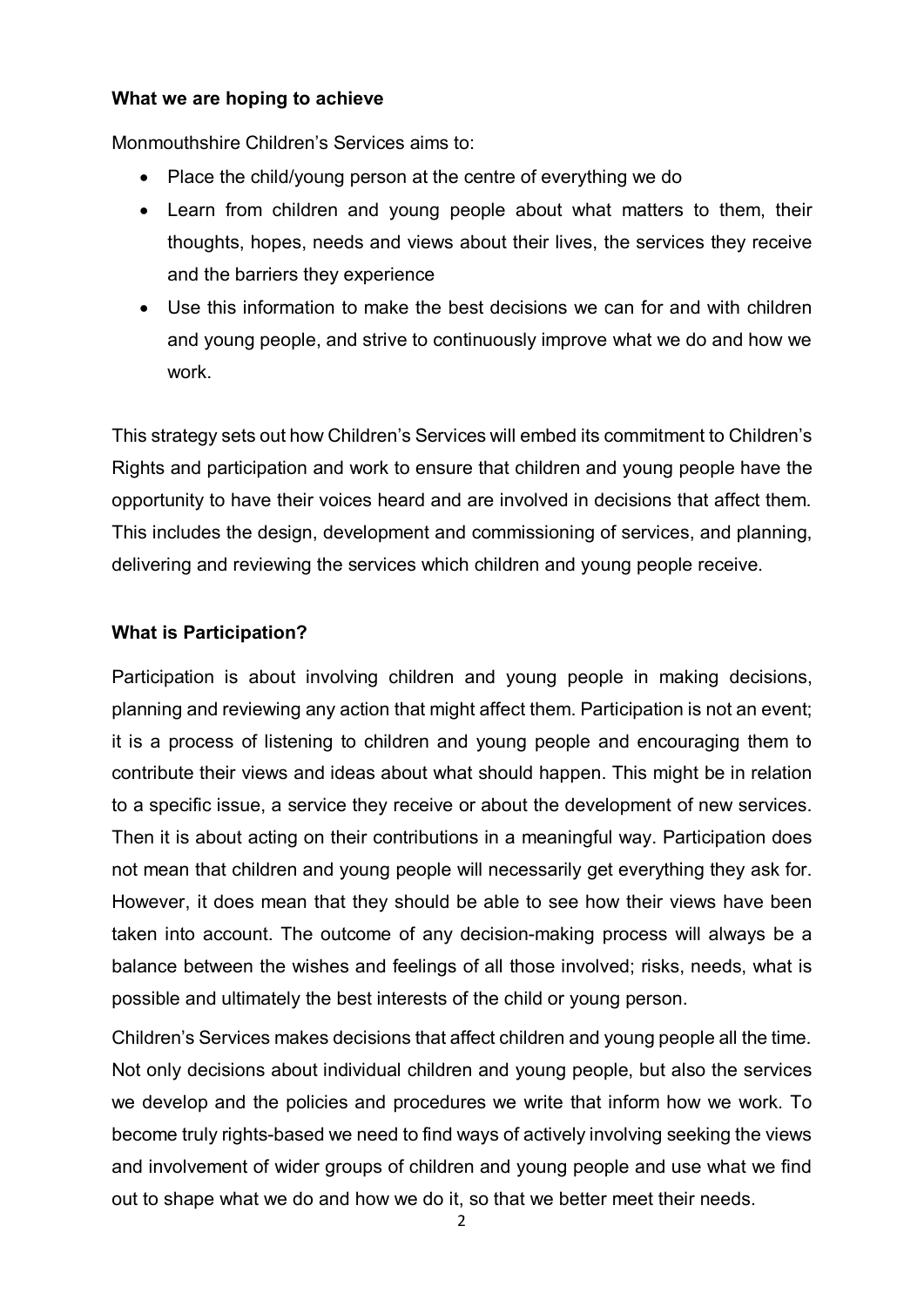Monmouthshire County Council, Children's Services, your team and you as a practitioner should be able to document, plan and evidence how you involve children and young people in decisions that affect them, in the services they receive and in evaluation of services and then how you intend to achieve the outcomes identified.

# **Participation Drivers: Legislation and Policy**

The Welsh Government is committed to ensuring that the UNCRC becomes a reality in Wales and this is at the heart of Welsh Government legislation including:

- The Children Act 2004<sup>[1](#page-2-0)</sup> which states that when a local authority is making a decision relating to a child, it should as far as is reasonably practicable and consistent with the child's welfare: ascertain and give due consideration to the child's wishes and feelings in any decisions being taken.
- The Rights of Children and Young Persons (Wales) Measure 2011[2](#page-2-1) which places a duty on Welsh Ministers to have 'due regard' to children's rights when making decisions.
- The Children and Families' (Wales) Measure 2010<sup>[3](#page-2-2)</sup> which places a statutory duty on Local Authorities to promote and facilitate participation by children and young people in decisions of the Local Authority that affect them.
- The Social Services and Wellbeing (Wales) Act 2014[4](#page-2-3) places a duty on Local Authorities to work in partnership with the person's wishes and feelings as far as is reasonable, practicable and in-line with the person's welfare and must have regard to children, young people and families participating as fully as possible in decisions that affect them and having the information and support to do this.
- The Well-being of Future Generations (Wales) Act 201[5](#page-2-4)<sup>5</sup> which outlines key ways of working, in order to achieve the 'well-being goals'. The participation of children and young people is at the heart of this legislation including involvement in identifying problems before they arise, hearing the views of the most vulnerable and involvement in developing and improving services.

<span id="page-2-0"></span> <sup>1</sup> <https://www.legislation.gov.uk/ukpga/2004/31/contents>

<span id="page-2-1"></span><sup>2</sup> <https://www.legislation.gov.uk/mwa/2011/2/contents>

<span id="page-2-2"></span><sup>3</sup> <https://www.legislation.gov.uk/mwa/2010/1/contents>

<span id="page-2-3"></span><sup>4</sup> <https://www.legislation.gov.uk/anaw/2014/4/contents>

<span id="page-2-4"></span><sup>5</sup> <https://www.legislation.gov.uk/anaw/2015/2/contents/enacted>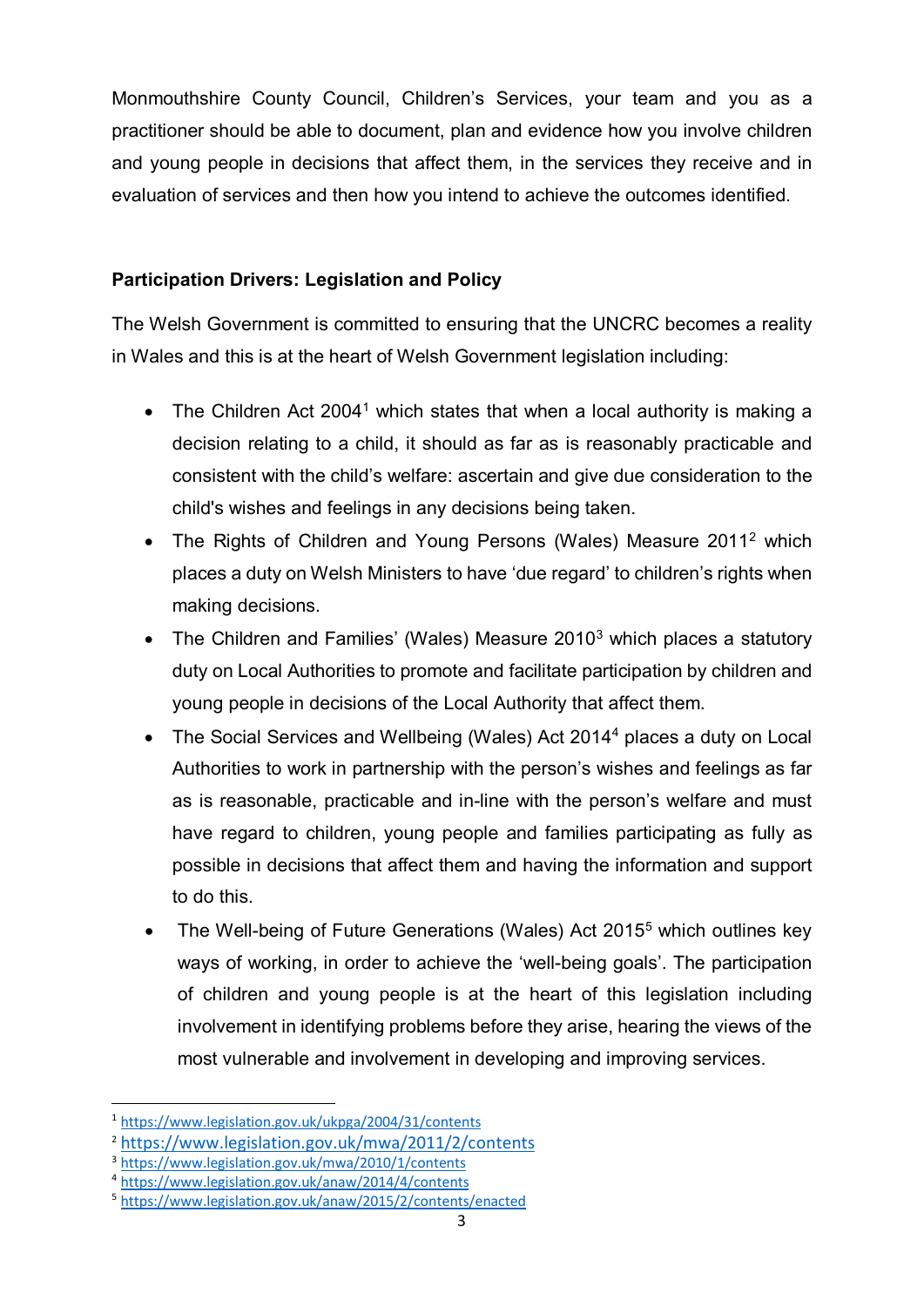The Social Care Code of Practice which demands workers respect the views and wishes and promote the rights and interests of individuals and carers, and promote the well-being, voice and control of individuals and carers.

#### **Benefits of Participation**

Participation is not just a legal right for children, young people and their families; it is also a way of improving how we work and the services that people receive. It provides us with new information and a wider perspective of the services we provide and enables us to adapt and change what we do and how we do it to better meet people's needs. Involvement gives children, young people and families ownership of the services they use, this makes the work we are doing together more likely to be successful. Working collaboratively and involving children, young people and families means that the people we are working with feel valued, respected and more in control of what is happening.

|                            | Benefits to children and young<br>people                                                                                                                                                           | Benefits to Children's Services<br>and your practice                                                                                                                                             |
|----------------------------|----------------------------------------------------------------------------------------------------------------------------------------------------------------------------------------------------|--------------------------------------------------------------------------------------------------------------------------------------------------------------------------------------------------|
| <b>Better</b><br>decisions | Children and young people feel<br>taken seriously, valued,<br>listened to and respected.<br>They have the opportunity to<br>share their views and have a<br>real say in shaping their own<br>lives | It can improve our understanding<br>of the lives of the children and<br>young people we work with                                                                                                |
| <b>Better</b><br>services  | Children and young people can<br>hold the Local Authority to<br>account in their decision-<br>making and help improve<br>services.                                                                 | It can help us improve existing<br>services including your practice<br>but showing you the things that<br>are working and the things that<br>don't work so well for children<br>and young people |
| Better use of<br>resources | Children and young people<br>have an investment in the<br>decisions that are being made.                                                                                                           | It can help us develop new<br>services that are more relevant<br>and can meet the changing<br>needs of children and young<br>people                                                              |
| <b>Better</b><br>practice  | Children and young people can<br>build on existing skills and<br>knowledge, develop new skills<br>and have the positive things<br>they achieve recognised and<br>shared.                           | Where children and young people<br>feel taken seriously, valued,<br>listened to and respected you will<br>be more able to build trusting<br>relationships and improve the<br>way you work.       |
| Stronger<br>communities    | It can help empower children<br>and young people and                                                                                                                                               | Where children and young people<br>feel taken seriously, valued,                                                                                                                                 |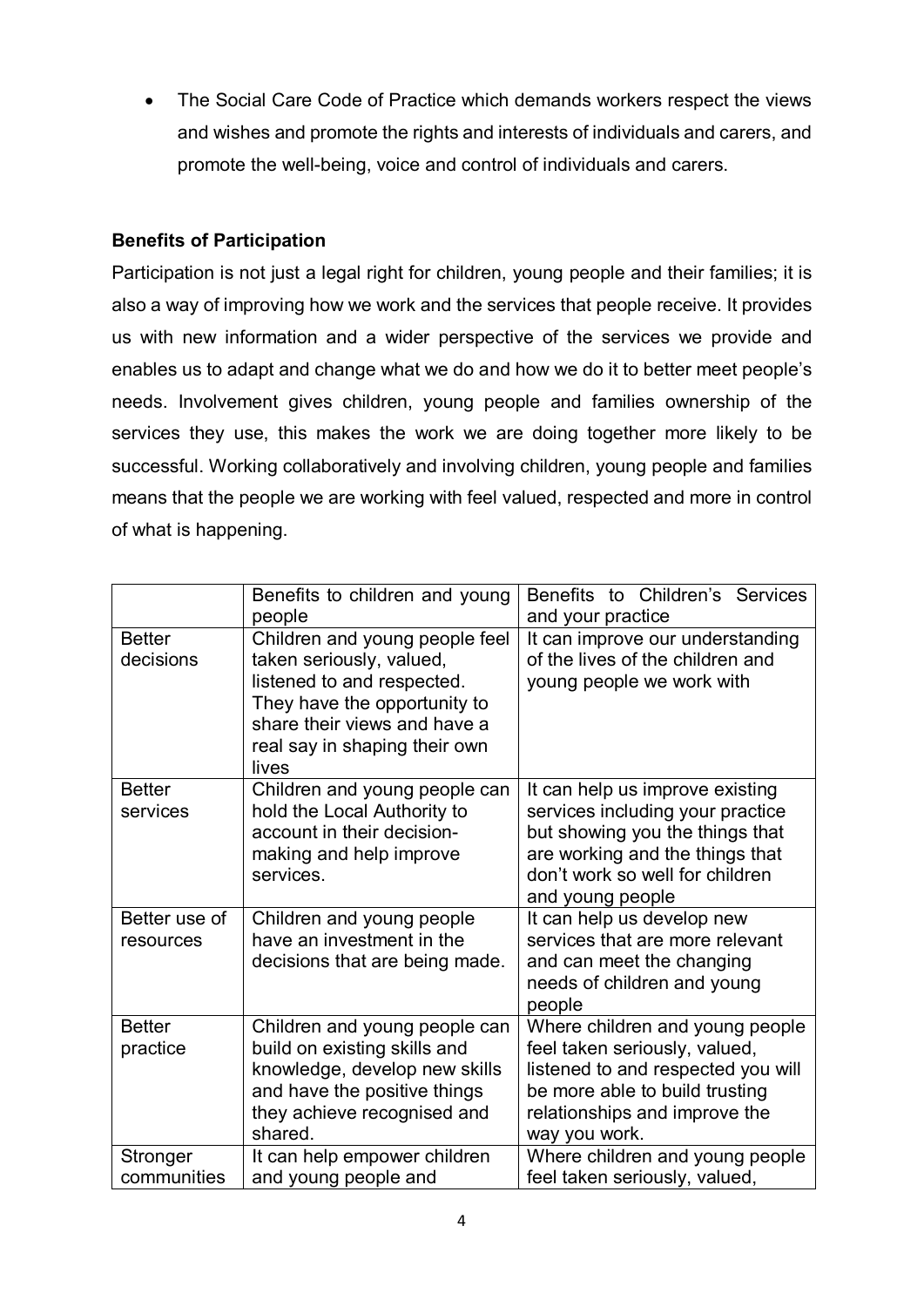| increase their self-esteem and<br>self-confidence. Children and<br>young people are seen and | I listened to and respected they<br>are more likely to feel they belong<br>which will promote stronger, more |
|----------------------------------------------------------------------------------------------|--------------------------------------------------------------------------------------------------------------|
| valued as equal citizens within<br>their wider communities.                                  | connected communities                                                                                        |

#### **Types of Participation**

Having participation as a common principle across Children's Services does not mean that every engagement with a child, young person or family should be undertaken in the same way. Tresedar's  $(1997)^6$  $(1997)^6$  model of participation recognises the fact that different approaches will be needed for different situations, more detail about this model is contained in Apprendix 1.



The different degrees are not better or 'more participatory' than any other. What you do needs to be appropriate for the situation including the needs and wishes of the individual child or young person. However all forms of participation require a sharing

<span id="page-4-0"></span> <sup>6</sup> From: Empowering children & young people training manual: promoting involvement in decision making (Save the Children). Phil Treseder, 1997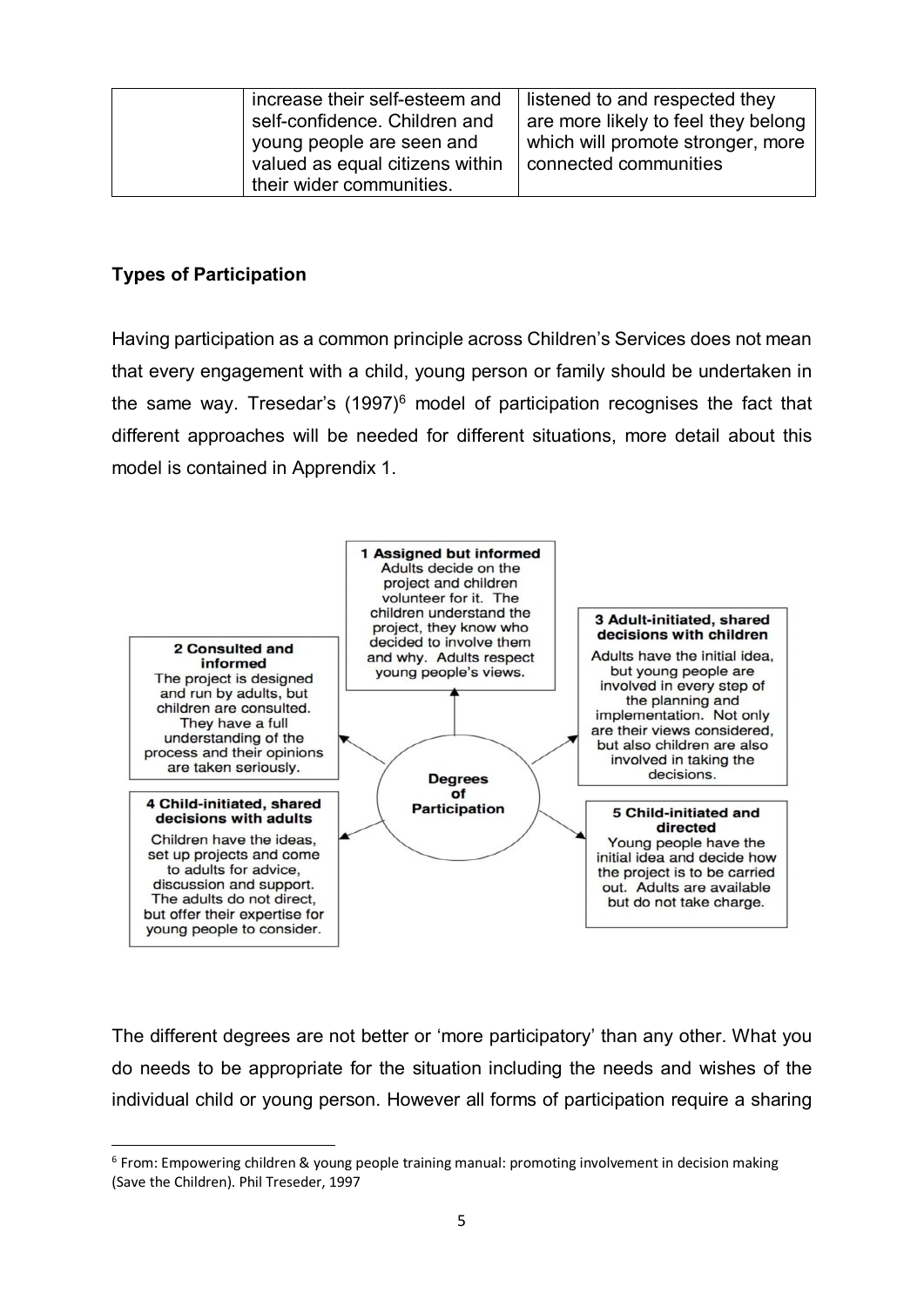of power between those that hold more in whatever the situation is (in Children's Services this is usually social workers, courts, other professionals and adults) and those that have less (usually children, young people, families).

When thinking about how you are going to involve children and young people in the decisions being made you will need to think about what level of participation is the most appropriate. A Child Looked After Review, for example, is necessarily an adult led process, children should be consulted and informed. A piece of direct work with a child or young person may be adult-initiated, shared decisions.

#### **Some Things to Think About?**

- 1. Who has the most power or influence in relation to the decision being taken? How will you communicate the views and wishes of the child/young person in a way that means they will be valued, respected and listened to?
- 2. Does the child/young person have the information they need to make an informed decision about whether they want to be part of the decision, do they understand what is being asked of them?
- 3. Does the child/young person understand what is happening, do they know what decisions are being made, how their involvement will make a difference and what will happen next? Have you been clear about the degree to which their views can affect the outcome?
- 4. Are you offering different options and are these realistic, are the choices being offered meaningful and honest?
- 5. Does the child or young person have support from a trusted, independent person, do they need an advocate? Is any other support needed?
- 6. Is there an appeals or complaints process if anything goes wrong. Is it accessible and does the child/young person understand how to access it?
- 7. How do you know? How are you checking that their involvement is meaningful and not tokenistic?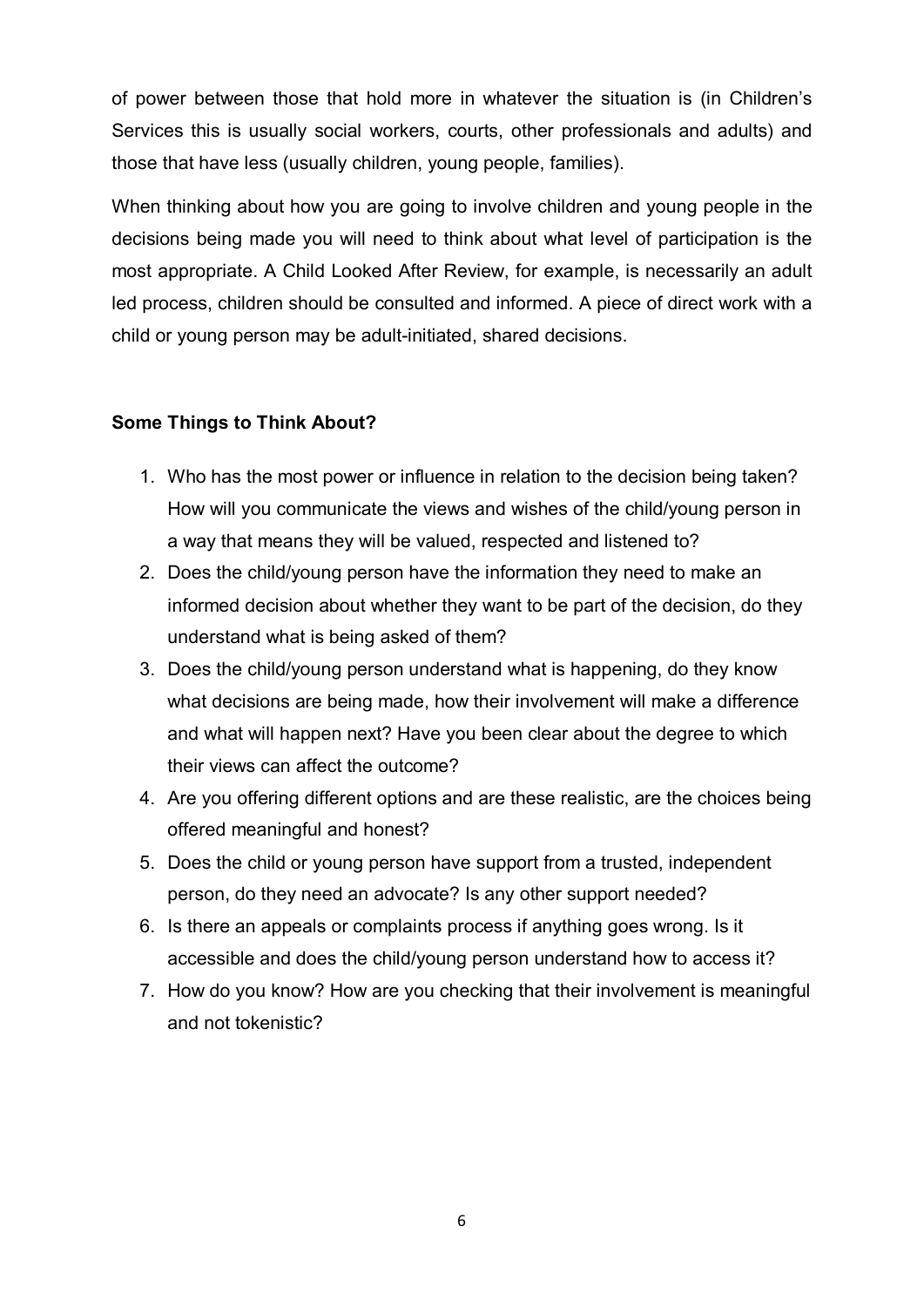# **National Participation Standards**

For participation to be meaningful the adults involved need to have a genuine interest and belief in the abilities and skills of children and young people. Participation cannot be about ticking a box. When we involve children and young people we must be truthful about what their involvement means and what difference it will make. The National Participation Standards<sup>[7](#page-6-0)</sup> were developed with children and young people and set out seven priorities for effective participatory working:

- 1. Information young people should accessible information about what's going to happen, how their involvement is going to make a difference and who is going to listen and let them know so they can make an informed decision about whether they want to be involved.
- 2. Choice –young people should have enough support and time to decide whether they want to be involved.
- 3. No discrimination young people should be treated fairly and the different needs and interests of young people should be respected and there should be a range of opportunities and support to meet their needs.
- 4. Respect Young people have the right to their say and their opinions should be respected and valued. Young people should be listened to and their views taken seriously.
- 5. Reward young people should benefit from being involved, it should be safe, fun and enjoyable, a positive experience that builds their skills and confidence.
- 6. Feedback young people should be told how their views have been used as soon as possible, how they have made a difference and what's going to happen next.
- 7. Working better we should put children's rights at the heart of everything we do and we should work with children and young people to learn how we can do things better and ensure their views make a difference to the way we make plans and decisions.

<span id="page-6-0"></span><sup>&</sup>lt;sup>7</sup> [participationstandards\\_poster\\_9](https://www.childreninwales.org.uk/wp-content/uploads/2016/11/ParticipationStandards_Poster_9.pdf)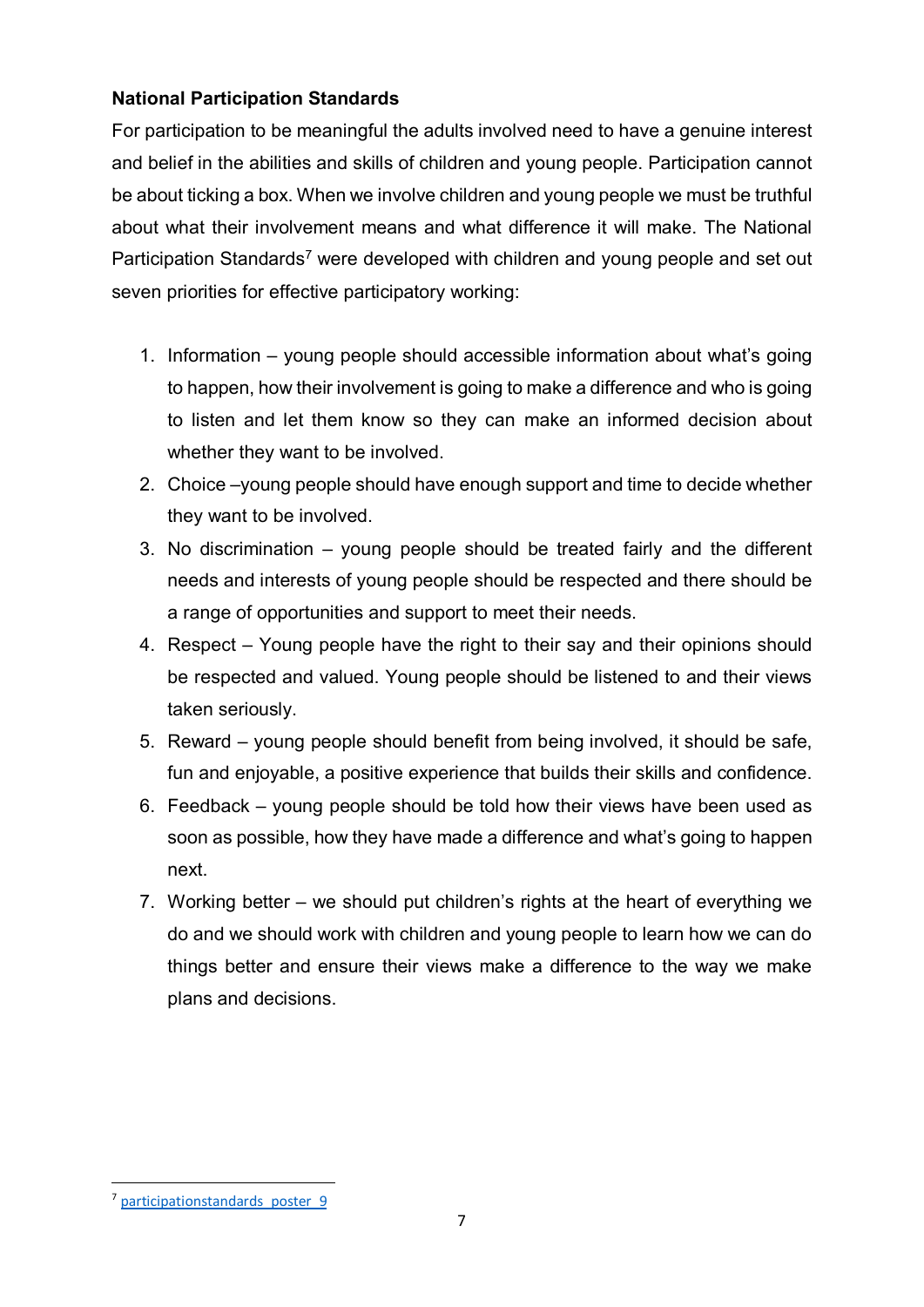#### **Methods of Engagement**

There are a wide range or resources, tools and methods available online, some useful links are listed below. You will already be using many resources in any direct work you are doing but YOU are your greatest resource. How you speak to children and young people and their families, build trusting relationships with them and make them feel valued and respected within the process is just as important, if not more so, than any tools or models that you use.

Participation can be individual one-to-one, group based, verbal, written, virtual or digital. Each method has advantages and different methods will appeal to different children, young people and families. Depending on what you are trying to achieve you may use one or a range of different approaches.

**One-to-one -** Many of our services involve working one-to-one with children and young people. This can include conversations to involve children directly in decisions that affect them personally and to help inform and evaluate interventions and services as a whole.

**Consultation events** - well suited to raising awareness/getting feedback on a specific issue, document or development. It can provide an opportunity for children and young people to share their views with other children and young people, service providers, senior managers and councillors, and to develop action plans.

**Formal groups** - Formal participation groups allow ongoing dialogue with the same individuals over a period of time so are well suited to medium/long-term project work.

**Focus groups** - When evaluating or creating a project/service, a small group of children and young people can be brought together to hear their views. This also creates an opportunity for co-production, where children and young people are given more power and responsibility.

**Consultation and feedback forms** – Consultation and feedback forms are used extensively across Children's Services. Care needs to be taken to design forms which are easy to complete and will provide valuable information that will be used to inform and improve services. Individuals should be using standardised forms across teams to allow for more effective analysis.

**Social media/Apps** - Social media provides the potential to engage young people in ongoing dialogue and promote participation events and groups. The use of social media needs to be carefully thought out and follow the relevant policies and guidelines.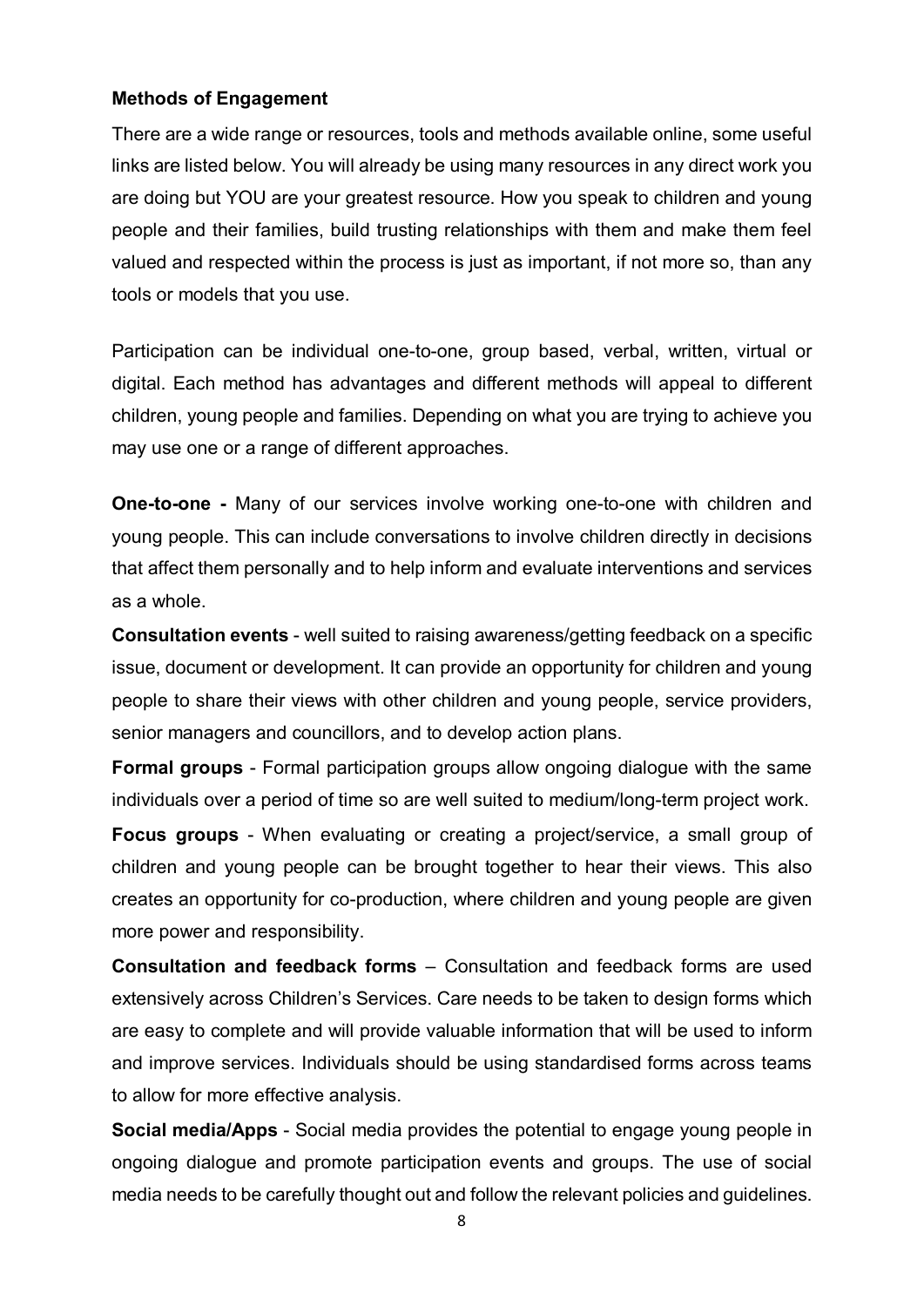# **Participation in Children's Services**

#### **Involvement in decisions that affect them**

Each team in Children's Services will have certain statutory requirements to involve children in decisions that affect them. This will involve at a minimum:

- Every child and young person being spoken and listened to about their experience of the world and what matters to them.
- Every child and young person being actively involved in an on-going way in decisions that affect them in assessments and as family plans, care plans, child protection plans, child looked after plans and pathway plans are being developed.
- Every child/young person's voice being clearly evident in family plans, care and support plans, child protection plans, child looked after plans and pathway plans and the reviews of those plans.
- Children and young people being actively encouraged to use the advocacy service to enable their voices to be better heard.
- Children and young people being actively encouraged to attend and contribute to their own Child Looked After Reviews and Child Protection Case Conferences where appropriate, and their voices being promoted whether or not they are able to attend.

#### **Feedback**

Each team should have a mechanism for getting feedback from the children and young people who use its service. This might be through the development of a formal service-user group, focus groups and/or written or digital feedback forms such as Survey Monkey. Feedback should be used to inform and improve practice and guide service development and remove barriers for children and young people accessing the service.

#### **Service development**

Children and young people are experts in their own lives and can bring that expertise into the development of better public services.

The views of children and young people should be taken into account where new projects or services are being developed and at an early enough stage for their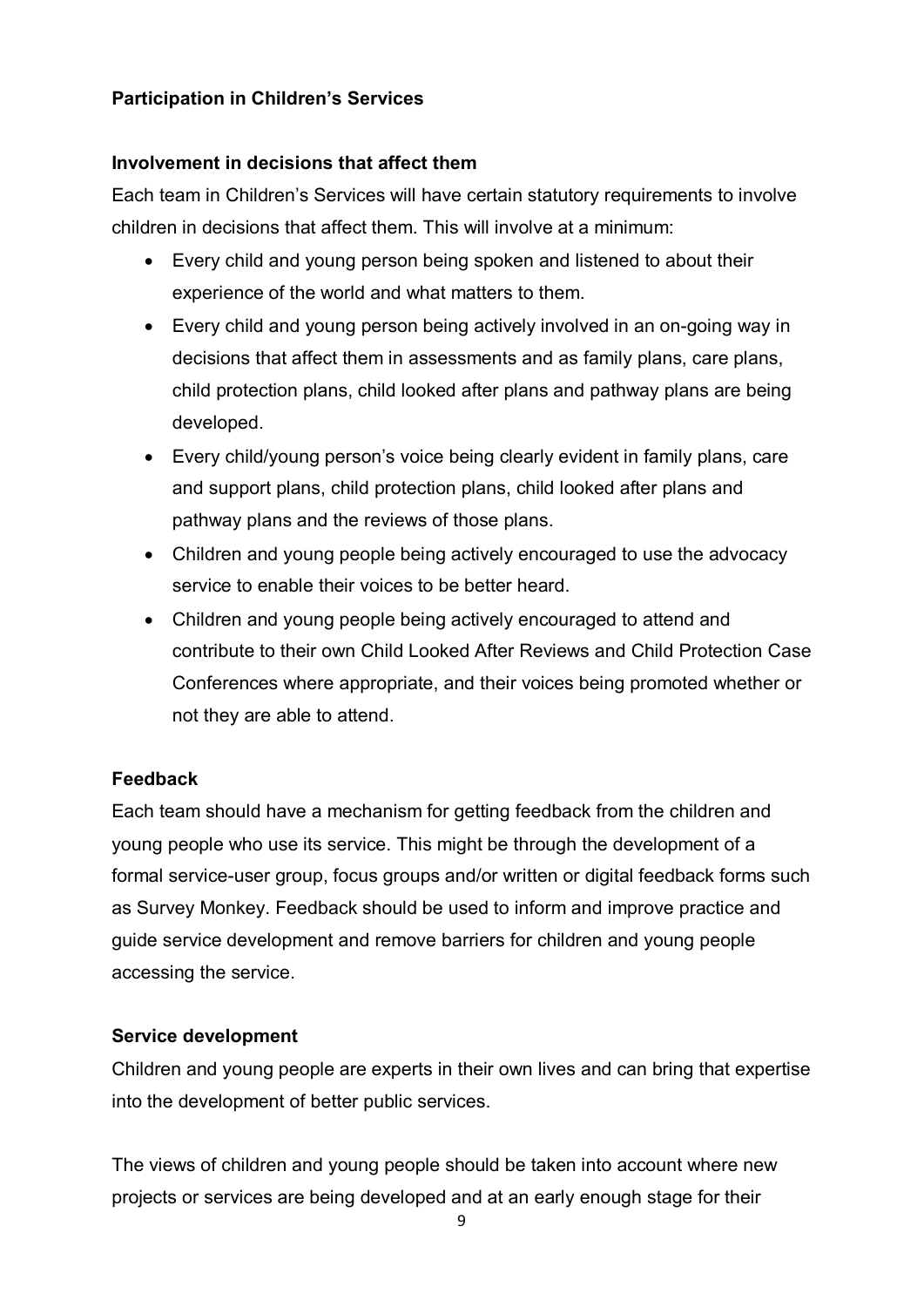views to have impact in decisions being taken. This might involve sharing ideas about the nature of the service and the outcomes you are hoping to achieve and incorporating their views as you develop the service.

#### **Commissioning and procurement**

Consideration should be given to involving children and young people in the commissioning and procurement of services that they are going to use. This might include involving them in developing the tender specification (as above) or consulting with them on a specification you have developed and including a young people's panel as part of the decision-making panel.

#### **Recruitment**

Children and young people should be involved wherever possible and practicable in the recruitment of staff. A single young person can be disempowered as a panel member on a joint children's/adults panel so think about having a separate child/young person's panel if possible.

#### **Development of Policies**

Consideration should be given to consulting with children and young people when major policies are being considered that will affect the services they use or how they can access them. This may require more formal consultation processes such as focus groups.

#### **Data Analysis**

Information that you gather from children and young people about their life experiences, what matters to them and their experiences of the services we provide can provide you, your team and children's services with important information that we can use to improve what we do and how we do it, making it more relevant and accessible for children and young people. It can be used to help identify gaps in training, services and resources and provide evidence of good practice that can be promoted and shared.

#### **Things to think about!**

• Are you being genuinely inclusive? Think about which young people you are involving and how you can be as inclusive as possible.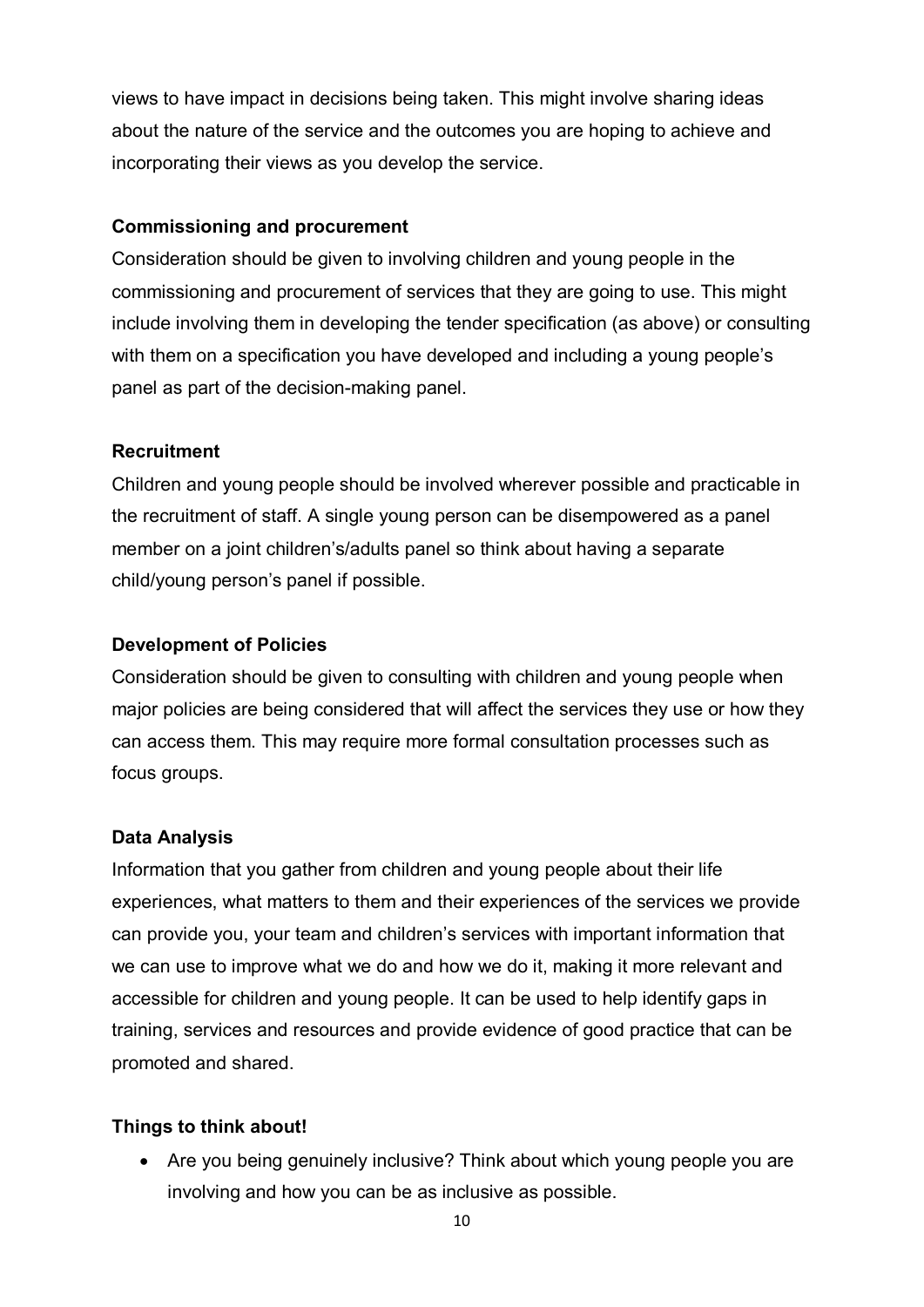- Are you clear about what outcomes you want to achieve and have you communicated these to the young people involved?
- Are the young people you are involving going to be able to make a difference? They should only be asked to contribute in areas where they can actually make a difference. If you aren't going to, or aren't able to listen to what they say don't ask them to contribute.
- Have you got all the resources you need? Make sure you have the right resources to do what you intend to do properly and in a way that respects the young people you are involving. Think about whether it will involve:
	- $\circ$  Time including preparation time and for training the young people you may be working with
	- o Costs are there transport, venue, refreshments or any other expenses?
	- $\circ$  Training young people may need upskilling so that real empowerment can be achieved
	- $\circ$  Resources what else or who else might you need?
- Do the young people you are involving have all the information they need?
- Are you asking them questions they can answer? Young people should only asked for their views about things they can comment on. For example, if you are recruiting a Team Manager a young person will know about the importance of treating children with respect or building trust, but they won't necessarily know about performance management so think carefully about what you expect and how you support meaningful involvement.
- Have you given them feedback? Young people who have been asked their views should always be told how their views have made a difference and if they haven't, why they haven't.

# **Some Useful Links**

- [Directory of direct work tools to use with children and young people -](https://www.ccinform.co.uk/learning-tools/directory-of-tools/?learning_tools=directory-of-tools#038;post_type=learning_tools&038;name=directory-of-tools) [Childrens \(ccinform.co.uk\)](https://www.ccinform.co.uk/learning-tools/directory-of-tools/?learning_tools=directory-of-tools#038;post_type=learning_tools&038;name=directory-of-tools)
- [A Children's Rights Approach for Social Care in Wales -](https://www.childcomwales.org.uk/the-right-way-a-childrens-rights-approach/a-childrens-rights-approach-for-social-care-in-wales/) Children's [Commissioner for Wales \(childcomwales.org.uk\)](https://www.childcomwales.org.uk/the-right-way-a-childrens-rights-approach/a-childrens-rights-approach-for-social-care-in-wales/)
- [The Right Way: A Children's Rights Approach in Wales -](https://www.childcomwales.org.uk/publication/right-way-childrens-rights-approach-wales/) Children's [Commissioner for Wales \(childcomwales.org.uk\)](https://www.childcomwales.org.uk/publication/right-way-childrens-rights-approach-wales/)
- [http://www.childtochild.org.uk/wp](http://www.childtochild.org.uk/wp-content/uploads/2015/04/Toolkit_for_monitoring_and_evaluating_childrens_participation_book_5_en.pdf)content/uploads/2015/04/Toolkit for monitoring and evaluating childrens p [articipation\\_book\\_5\\_en.pdf](http://www.childtochild.org.uk/wp-content/uploads/2015/04/Toolkit_for_monitoring_and_evaluating_childrens_participation_book_5_en.pdf)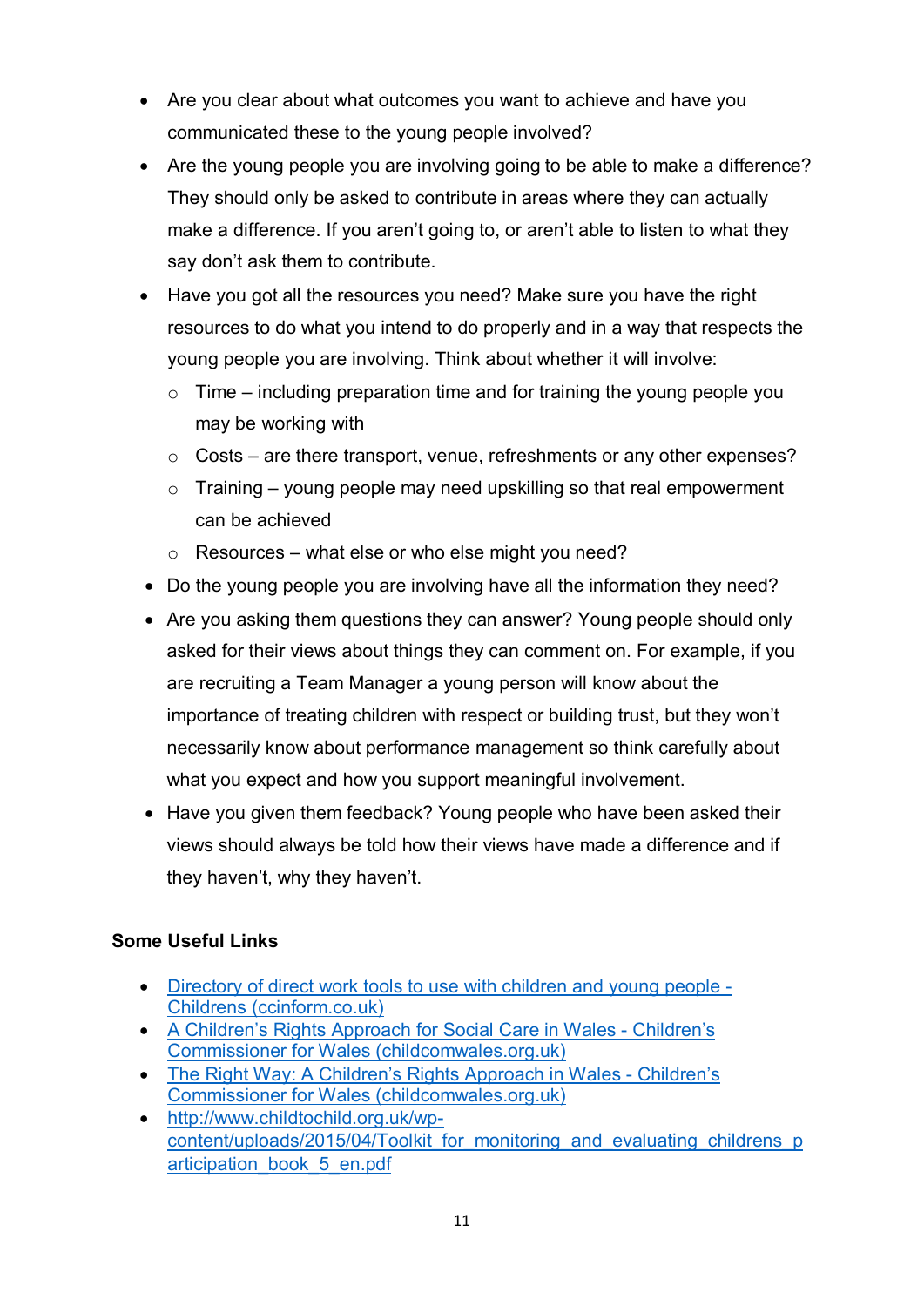# **Team Evaluation and Action Plan Template**

This is not the only way to do it but is provided as a guide to help your team assess where they are in terms of participation and the child's voice and create their team action plan.

Individually or as a team complete the team evaluation below. Some areas will be more or less (or not) relevant to different teams. Use the actions you decide on to complete the action plan.

| Involving children and young people in decisions that affect them – what we are going to do                                                                |                                                             |                                                                         |         |  |
|------------------------------------------------------------------------------------------------------------------------------------------------------------|-------------------------------------------------------------|-------------------------------------------------------------------------|---------|--|
| Thinking about the work we are doing<br>individually and as a team, what<br>decisions are we making that affect<br>children individually and collectively? | How do we currently listen to children<br>and young people? | Where are the gaps,<br>where could we be doing<br>better? Any learning? | Actions |  |
|                                                                                                                                                            |                                                             |                                                                         |         |  |
|                                                                                                                                                            |                                                             |                                                                         |         |  |

| Feedback - getting feedback from children and young people out our service – what are we going to do?                                                                                                                                                 |  |  |  |  |  |
|-------------------------------------------------------------------------------------------------------------------------------------------------------------------------------------------------------------------------------------------------------|--|--|--|--|--|
| How are we using this information to<br>Actions<br>What mechanisms do we have for<br>Where are the gaps,<br>improve our practice/service?<br>where could you be doing<br>getting feedback from children and<br>better? Any learning?<br>young people? |  |  |  |  |  |
|                                                                                                                                                                                                                                                       |  |  |  |  |  |
|                                                                                                                                                                                                                                                       |  |  |  |  |  |
|                                                                                                                                                                                                                                                       |  |  |  |  |  |
|                                                                                                                                                                                                                                                       |  |  |  |  |  |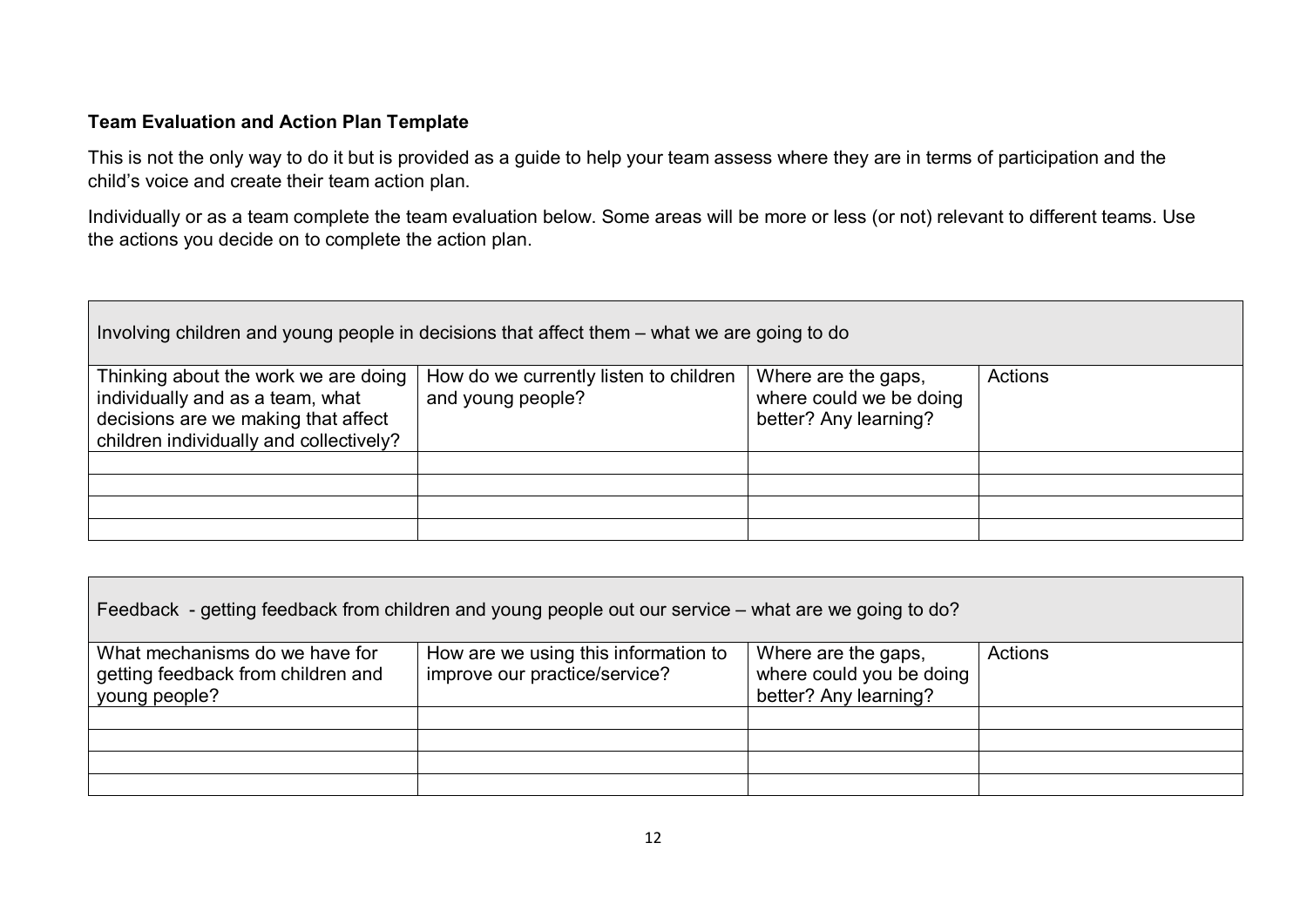| Service Development - taking account of the views of children and young people in service development – what we are going to do                                                         |                                                                                                                                                            |                                                                         |         |  |
|-----------------------------------------------------------------------------------------------------------------------------------------------------------------------------------------|------------------------------------------------------------------------------------------------------------------------------------------------------------|-------------------------------------------------------------------------|---------|--|
| What new services, existing services<br>that are being reviewed or new ways<br>of working we are developing could<br>children and young people bring their<br>ideas and expertise into? | How are we going to make sure<br>children and young people have the<br>right information and how are we<br>going to gather and include their<br>expertise? | Where are the gaps,<br>where could we be doing<br>better? Any learning? | Actions |  |
|                                                                                                                                                                                         |                                                                                                                                                            |                                                                         |         |  |
|                                                                                                                                                                                         |                                                                                                                                                            |                                                                         |         |  |
|                                                                                                                                                                                         |                                                                                                                                                            |                                                                         |         |  |
|                                                                                                                                                                                         |                                                                                                                                                            |                                                                         |         |  |

 $\overline{\phantom{0}}$ 

| Commissioning and Procurement - involving children and young people in commissioning and procurement - what we are going to do |                                                                                          |                                                                         |         |  |  |
|--------------------------------------------------------------------------------------------------------------------------------|------------------------------------------------------------------------------------------|-------------------------------------------------------------------------|---------|--|--|
| What services are we<br>commissioning/procuring for children<br>and young people?                                              | How are we going to gather and<br>include the expertise of children and<br>young people? | Where are the gaps,<br>where could we be doing<br>better? Any learning? | Actions |  |  |
|                                                                                                                                |                                                                                          |                                                                         |         |  |  |
|                                                                                                                                |                                                                                          |                                                                         |         |  |  |
|                                                                                                                                |                                                                                          |                                                                         |         |  |  |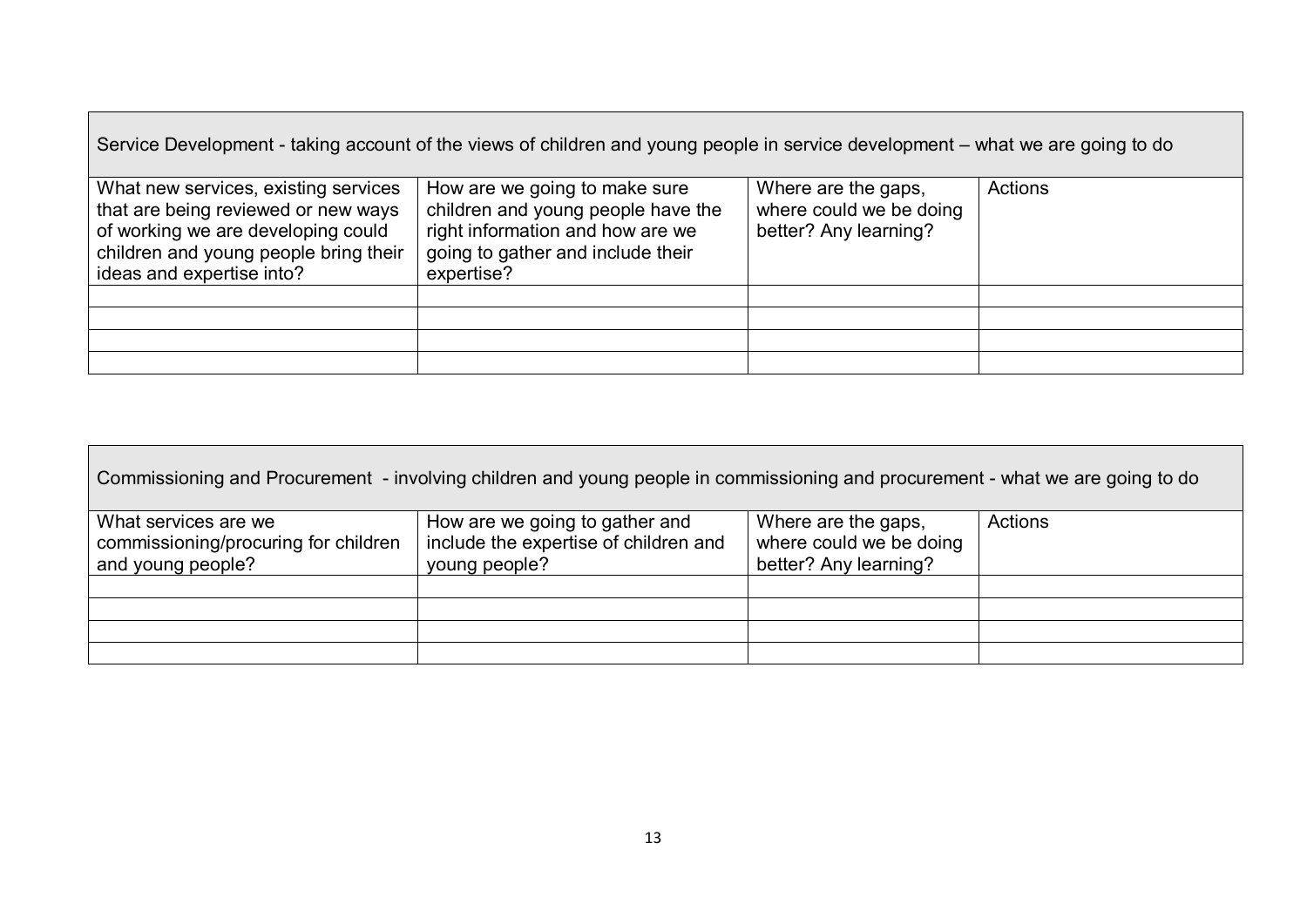| Recruitment - Involving children and young people in recruitment – what we are going to do |                                                                             |                                                |         |  |  |
|--------------------------------------------------------------------------------------------|-----------------------------------------------------------------------------|------------------------------------------------|---------|--|--|
| What job roles are we recruiting to<br>where the expertise of children and                 | How are we going to identify, support,<br>train and reward the children and | Where are the gaps,<br>where could we be doing | Actions |  |  |
| young people would help the                                                                | young people involved? How are we                                           | better? Any learning?                          |         |  |  |
| recruitment process?                                                                       | going to ensure the process is fair<br>and safe for all concerned?          |                                                |         |  |  |
|                                                                                            |                                                                             |                                                |         |  |  |
|                                                                                            |                                                                             |                                                |         |  |  |
|                                                                                            |                                                                             |                                                |         |  |  |
|                                                                                            |                                                                             |                                                |         |  |  |

| Policy - Involving children and young people in the development of policies we are introducing or changing that will significantly affect the<br>services they use or how they access them - what we are going to do |                                                                                                                                                            |                                                                         |         |  |
|----------------------------------------------------------------------------------------------------------------------------------------------------------------------------------------------------------------------|------------------------------------------------------------------------------------------------------------------------------------------------------------|-------------------------------------------------------------------------|---------|--|
| What policies are we writing or<br>updating that directly affect children<br>and young people, the services they<br>receive and/or how they access<br>them?                                                          | How are we going to make sure<br>children and young people have the<br>right information and how are we<br>going to gather and include their<br>expertise? | Where are the gaps,<br>where could we be doing<br>better? Any learning? | Actions |  |
|                                                                                                                                                                                                                      |                                                                                                                                                            |                                                                         |         |  |
|                                                                                                                                                                                                                      |                                                                                                                                                            |                                                                         |         |  |

 $\Box$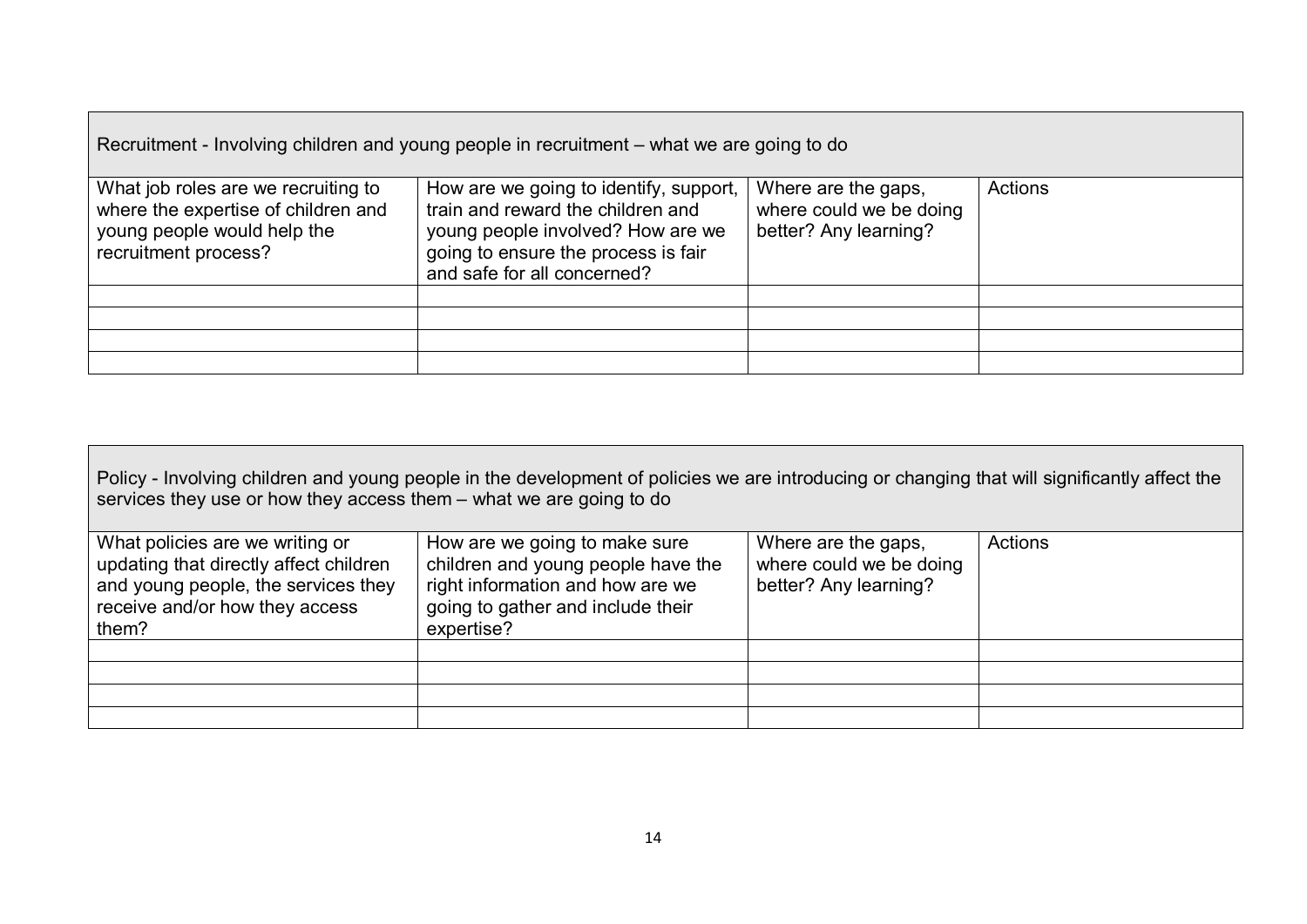Data Analysis - Using the information we gather about children's lives, what matters to them and their experiences of our services to improve what we do – what we are going to do

| What data do we gather about          | How are we using this to improve our | Where are the gaps        | Actions |
|---------------------------------------|--------------------------------------|---------------------------|---------|
| children and young people, what       | services?                            | (services, training,      |         |
| matters to them and their experiences |                                      | knowledge)? Where         |         |
| of our services?                      |                                      | could we be doing better? |         |
|                                       |                                      | Any learning.             |         |
|                                       |                                      |                           |         |
|                                       |                                      |                           |         |
|                                       |                                      |                           |         |
|                                       |                                      |                           |         |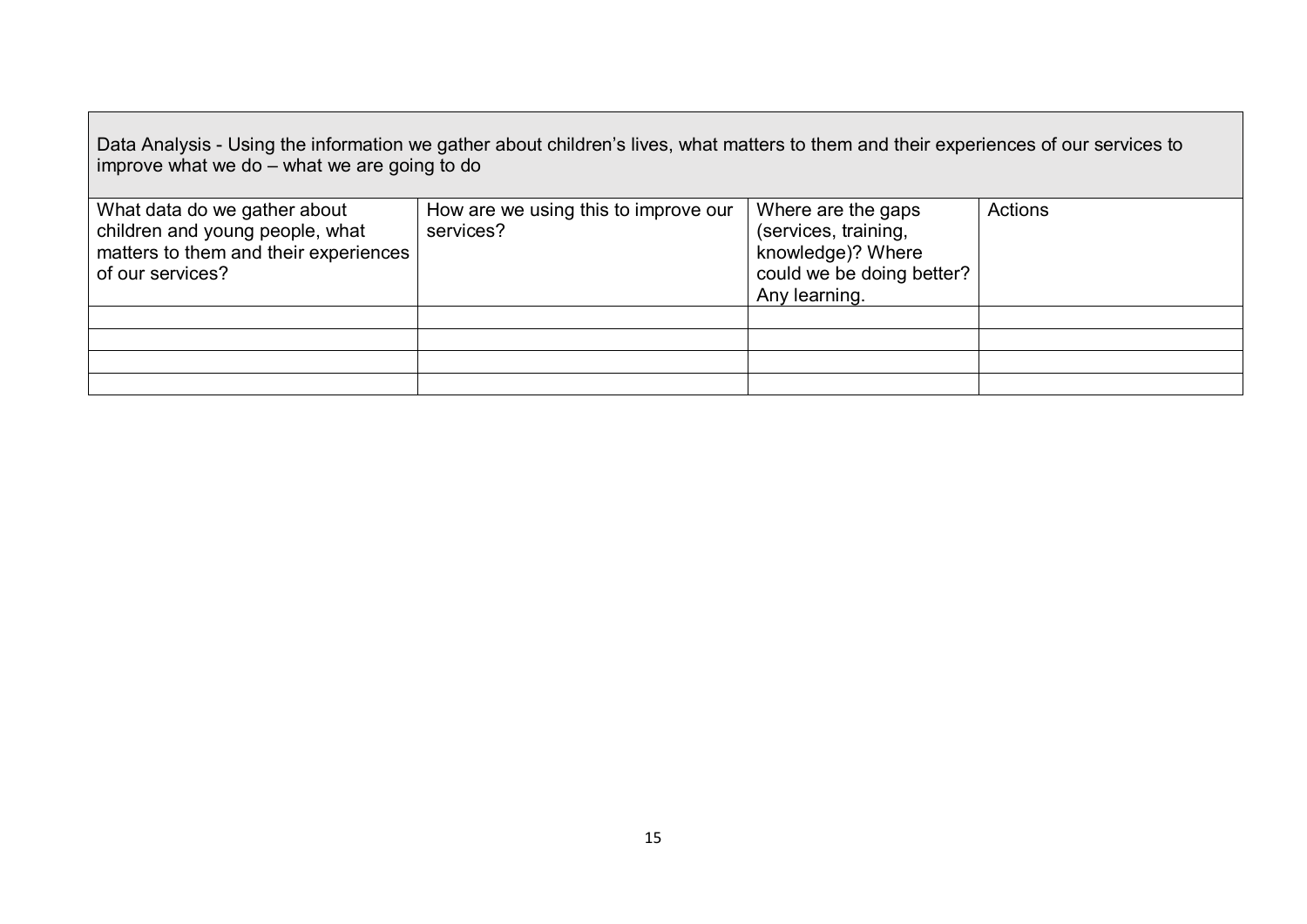# **Team Action Plan**

Taking the actions from the team evaluation above

|                                                 | Actions | How will we know when we have<br>achieved it - what will good look like? | Milestones/progress | Who is responsible | Timescale |
|-------------------------------------------------|---------|--------------------------------------------------------------------------|---------------------|--------------------|-----------|
| Involvement in<br>decisions that<br>affect them |         |                                                                          |                     |                    |           |
| Feedback                                        |         |                                                                          |                     |                    |           |
| Service<br>development                          |         |                                                                          |                     |                    |           |
| Commissioning<br>and<br>procurement             |         |                                                                          |                     |                    |           |
| Recruitment                                     |         |                                                                          |                     |                    |           |
| Development<br>of Policies                      |         |                                                                          |                     |                    |           |
| Data Analysis                                   |         |                                                                          |                     |                    |           |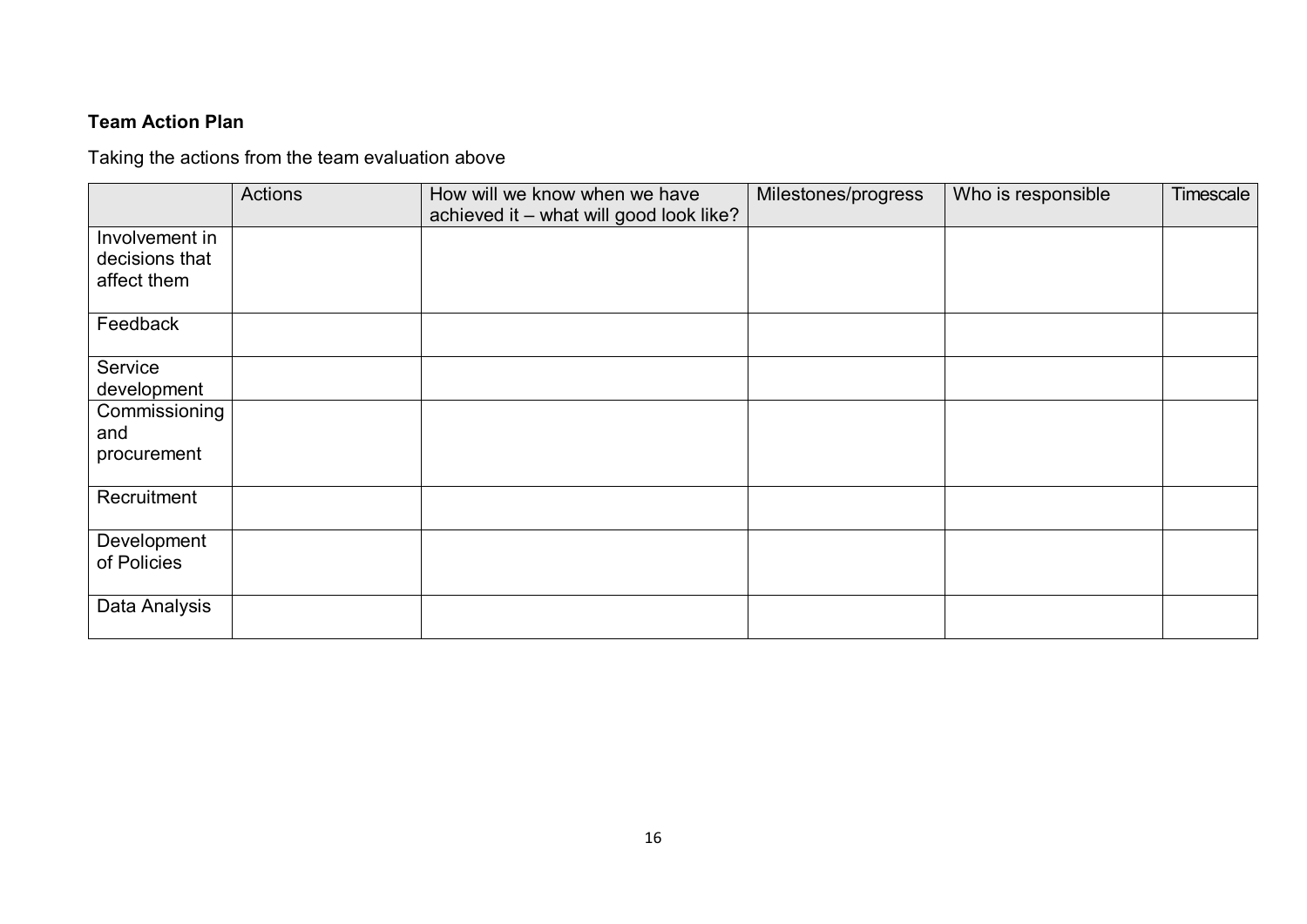Appendix 1

Treseder's model of participation



**1) Assigned but Informed -** This is a description of an adult-chosen and led project where it is clear that children and young people can volunteer and be involved but that the direction and governance of the project is owned by the adults within the dynamic. The children and young people are clear that this is an adult-owned project, and they understand the requirements of their volunteering. It is important to stress that they also know that their views, thoughts and impressions will be listened to and respected.

**2) Adult-initiated, shared decisions with children -** Although adults generate the initial ideas, the subsequent phases of planning and implementation actively involve children. At this level, children's views are considered and they take part in making decisions.

**3) Consulted and Informed** - With a project or programme designed and run by adults there remains only consultation as a way of involving children. Being consulted requires comprehension of the proposals and an expectation that views expressed are taken seriously. Consultation differs from participation; it is based on asking, not involving.